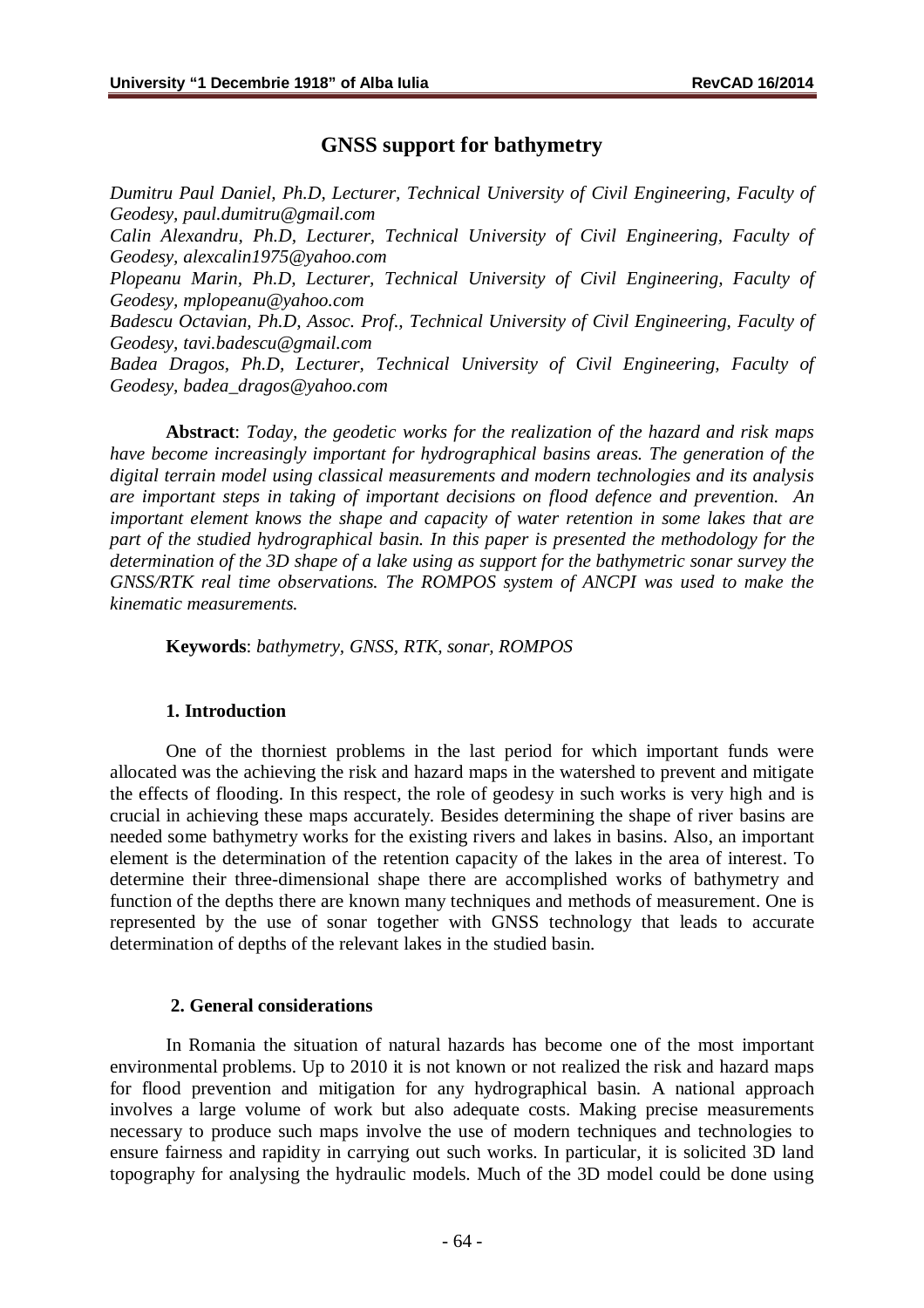LiDAR techniques that cause high precision Digital Terrain Models, but a problem arises, given the characteristics of the technology, when you have to study lakes and rivers where there is water retention. To solve the problem it performs bathymetry works and taking account of the infrastructure, depth there could be used the appropriate methods and techniques. For determine the depths of a lake can use classical techniques a road and a total station to determine planimetric position but also modern methods by determining the depth using performance sonar with GNSS technology that provides superior results over classic technology.

### **3. GNSS support for bathymetry**

In this paper we present a methodology for bathymetry works on a natural lake with a perimeter of 63 km, an average length of 14 km and an average width of 2 km. To determine the depth of the lake were realised sonar measurements concatenated with GNSS measurements made with a dual frequency receiver and connect to the national system for determining the position ROMPOS [3].

Previously was determined by static GNSS methods the bridging network in the work area, network used in the verification of real-time GNSS RTK.

The equipment used is represented by sonar Garmin GPSMAP 421s that has a dual frequency transducer (Fig. 1):



Fig. 1 Garmin GPSMAP421s sounder and TOPCON GR3 GNSS receiver.

GNSS receiver used is the Topcon GR3, the latest handset with NTRIP option and connection to ROMPOS.

The Garmin GPSMAP 421 is a compact chart plotter that features an ultra-bright 4" QVGA colour display along with an improved high-speed digital design for increased map drawing and panning speeds. It's ready to go with a built-in, satellite-enhanced worldwide base map and an easy-to-use interface designed to help you navigate the open waters with ease. The Garmin GPSMAP 421 also accepts Blue Chart g2 Vision cards for added features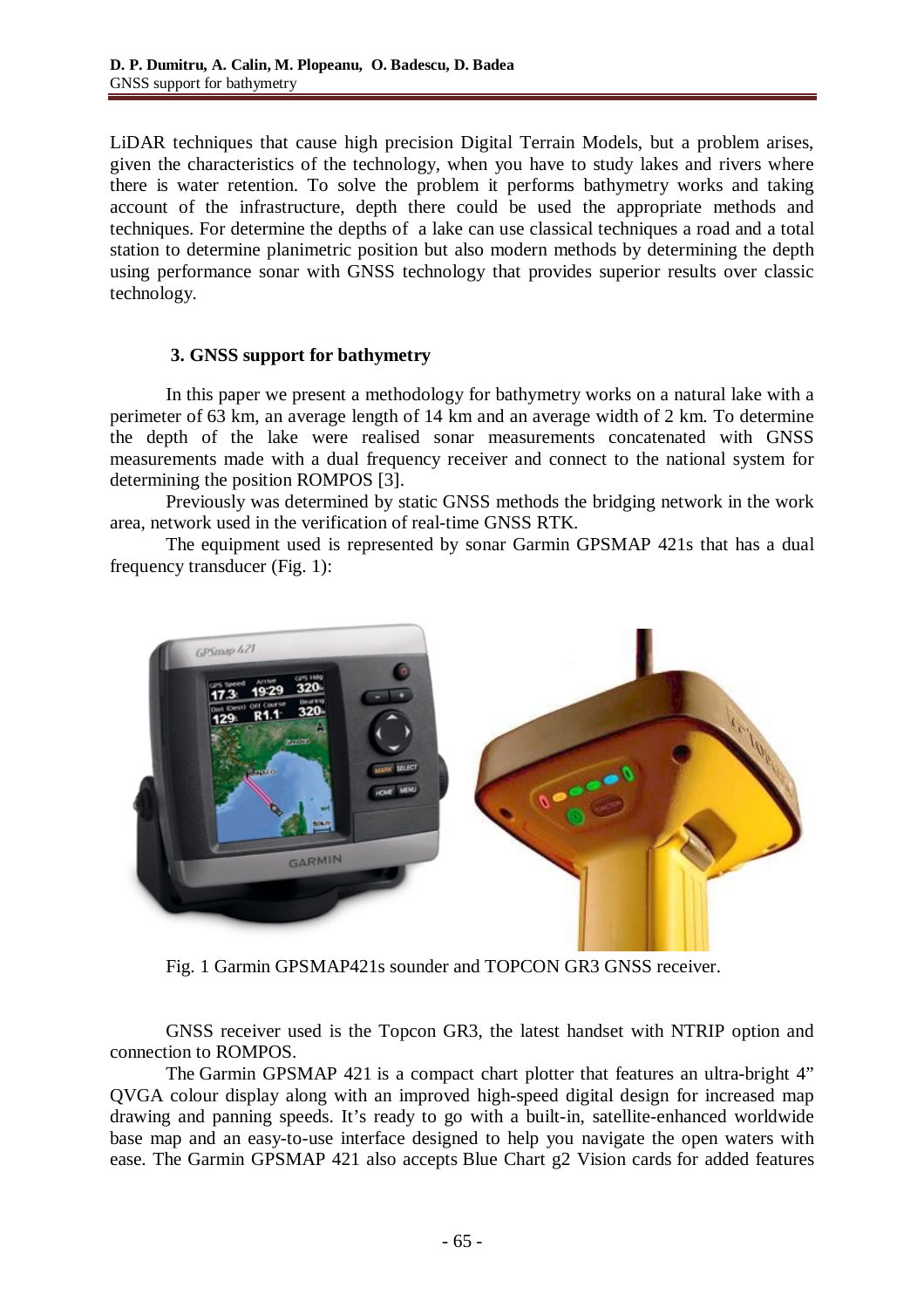and functionality such as high-resolution satellite imagery, 3D views and Auto Guidance technology.

The Garmin GPSMAP 421 base map contains worldwide satellite images in place of traditional maps. The Garmin GPSMAP 421 also comes standard with a high-sensitivity GPS receiver for superior satellite tracking and quicker acquisition times. And with an SD card slot, it's easy to add additional maps without connecting to a computer.

The sounder version, GPSMAP 421s, comes with a powerful dual-frequency transducer that clearly illustrates depth contours and uses a dual frequency transducer 50kHz (45°), 200kHz (10°) for maximum performance. The GPSMAP 421s are also NMEA 2000 certified for easy connectivity with sensors and instruments.

Knowing the contours of the lake, the measurements will be performed prior in cross section (transversal) profiles and they were designed according to the technical specifications of the beneficiary. Given the length of the lake as well as the fact that are no large variations of depths, the cross sections profiles were projected at an interval of 500 m, resulting in a total of 42 profiles. It has also been designed and a longitudinal profile which besides its usefulness in the depth mapping was also used to verify the results, intersecting each transversal section (Fig. 2).



Fig. 2 The projected transversal and longitudinal profiles.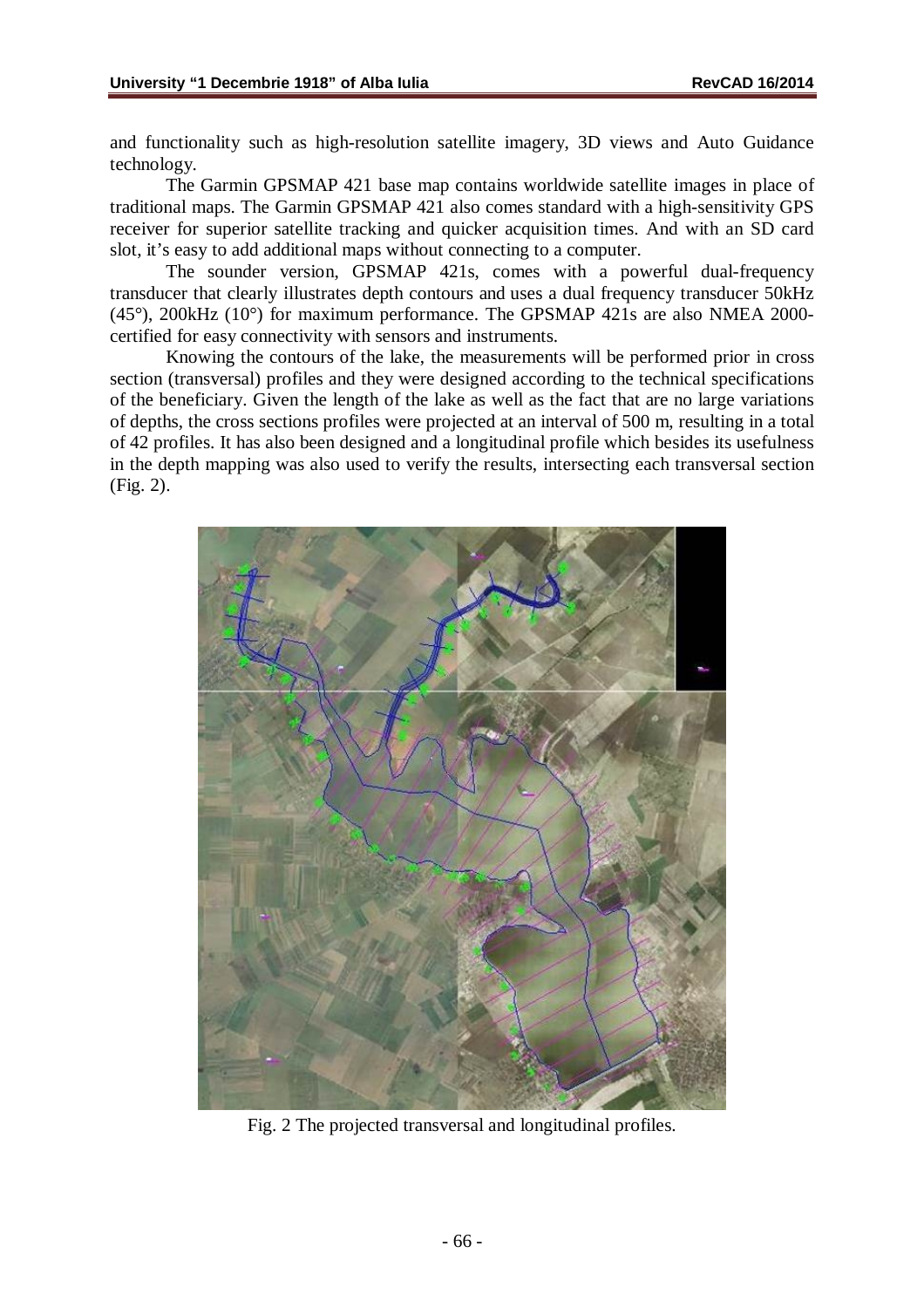This project has been loaded into the controller so that the measurements could be performed according to the design.

Both sonar and GNSS receiver were mounted on a specially built on a boat (Fig. 3):



Fig.3 Equipment mounted on boat.

Bathymetry as planned the team made measurements of depth with sonar and ellipsoidal coordinates using GNSS technology. To achieve real-time kinematic measurements was used ROMPOS RTK service, real-time determinations with fixed solutions and a positioning accuracy of  $\pm 2$  cm (Fig. 4).

| <b>O</b> , GPS Obs<br>$\sqrt{2}$ Lines $\sqrt{2}$ GPS Occupations<br><b>4</b> Codes<br>$\bullet$ Points |                |                       |          |              |             |           |       |       |           |                                   |
|---------------------------------------------------------------------------------------------------------|----------------|-----------------------|----------|--------------|-------------|-----------|-------|-------|-----------|-----------------------------------|
| Point F                                                                                                 | Po             | <b>Start Time</b>     | ▼<br>D   | dN(m)        | dE(m)       | dHt (     | Hori  | Verti | Distanc   | <b>Solution Type</b>              |
| <b>O</b> Basel                                                                                          | <b>SO4</b>     | 4/23/2012 10:42:10 AM | 00:01:00 | 0.336        | $-0.708$    | 3.816     | 0.002 | 0.002 | 3.896     | <b>Fixed, Phase Diff</b>          |
| <b>Q</b> Base2                                                                                          | S05            | 4/23/2012 10:47:21 AM | 00:01:00 | $-13178.401$ | -2096.411   | $-30.900$ | 0.002 | 0.003 | 13343.367 | <b>Fixed, Phase Diff</b>          |
| C Base2                                                                                                 | <b>SO6</b>     | 4/23/2012 10:49:44 AM | 00:01:00 | -13221.226   | $-2181.640$ | $-31.064$ | 0.002 | 0.003 | 13399.271 | <b>Fixed, Phase Diff</b>          |
| <sup>®</sup> , Base2                                                                                    | $\blacksquare$ | 4/23/2012 11:20:56 AM | 00:00:01 | -13492.965   | $-2111.000$ | $-48.317$ | 0.017 | 0.023 |           | 13656.371 Fixed, Phase Diff       |
| <sup>®</sup> , Base2                                                                                    | 4              | 4/23/2012 11:21:11 AM | 00:00:01 | -13495.527   | -2103.152   | $-48.321$ | 0.015 | 0.020 | 13657.691 | Fixed, Phase Diff                 |
| <sup>®</sup> , Base2                                                                                    | 121            | 4/23/2012 11:28:07 AM | 00:00:01 | -13953.110   | -2285.327   | $-48.307$ | 0.015 | 0.020 |           | 14138.259 Fixed, Phase Diff       |
| <sup>®</sup> Base2                                                                                      | 192            | 4/23/2012 11:34:47 AM | 00:00:01 | $-14438.212$ | -2417.452   | $-48.283$ | 0.016 | 0.022 | 14638.394 | Fixed Phase Diff                  |
| <sup>®</sup> , Base2                                                                                    | 291            | 4/23/2012 11:43:19 AM | 00:00:01 | -14954.450   | -2458.382   | $-48.270$ | 0.015 | 0.021 |           | 15154.330 Fixed, Phase Diff       |
| <sup>®</sup> Base2                                                                                      | 399            | 4/23/2012 11:49:53 AM | 00:00:01 | $-15271.106$ | -2058.418   | $-48.240$ | 0.016 | 0.024 |           | 15408.342 Fixed, Phase Diff       |
| <sup>®</sup> , Base2                                                                                    | 465            | 4/23/2012 11:55:59 AM | 00:00:01 | -15466.939   | -1635.629   | $-48.245$ | 0.016 | 0.025 |           | 15552.296 Fixed, Phase Diff       |
| <sup>®</sup> , Base2                                                                                    | 585            | 4/23/2012 12:02:58 PM | 00:00:01 | $-15716.099$ | -1202.987   | $-48.206$ | 0.015 |       |           | 0.022 15761.161 Fixed, Phase Diff |
| <sup>Q</sup> , Base3                                                                                    | 1272           | 4/23/2012 12:32:38 PM | 00:00:01 | $-101.591$   | $-112.640$  | 1.239     | 0.020 | 0.022 | 151.678   | Fixed Phase Diff                  |

Fig.4 Real time GNSS solutions using ROMPOS RTK.

Were measured about 102000 points that are known with high precision the geodetic coordinates: latitude, longitude and altitude in ETRS89 reference ellipsoidal system. Position of the determined profiles is shown in the following figure: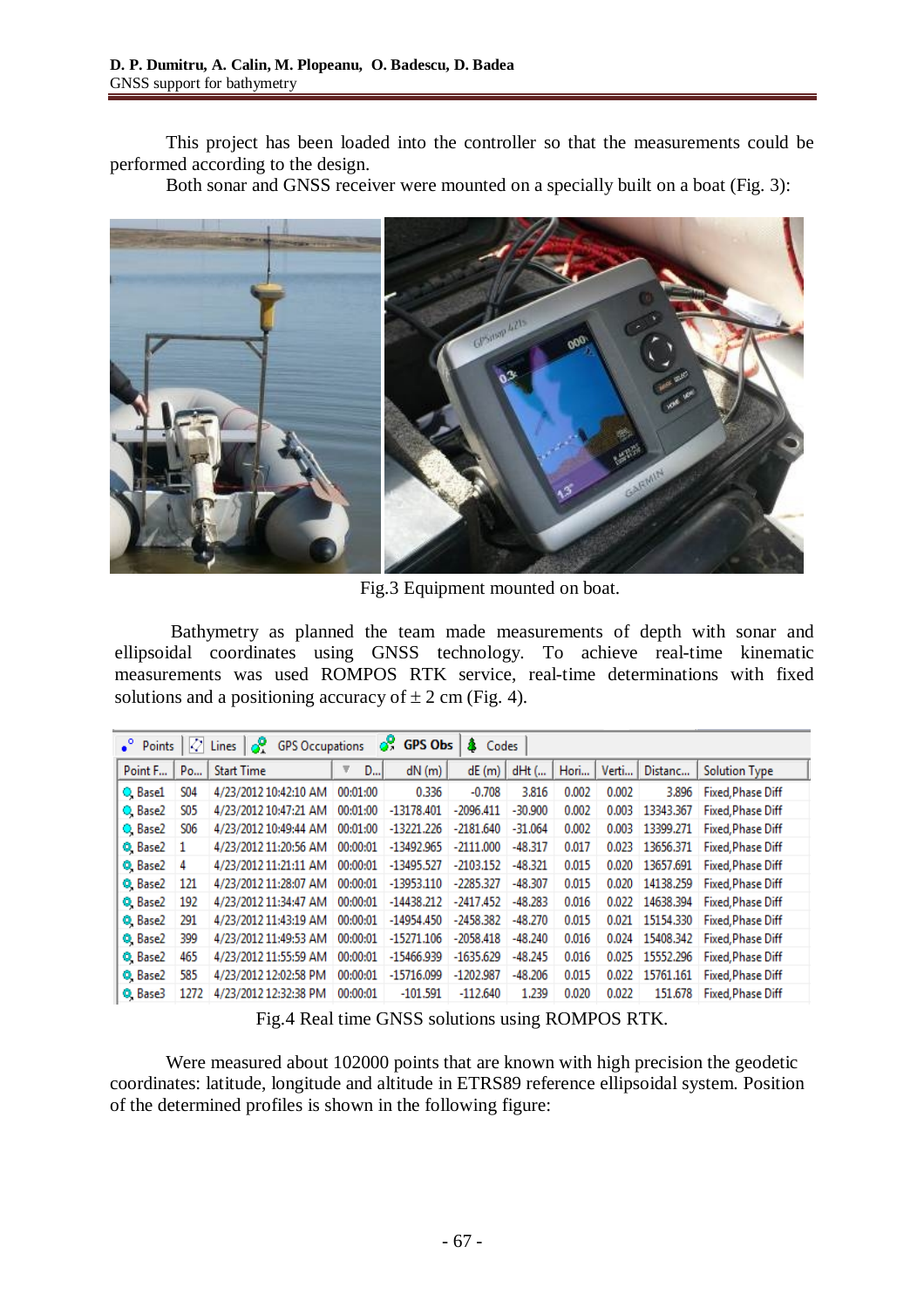

Fig.5 Points position on profiles.

The method involves the development of sonar depth measurements while achieving GNSS measurements. In this sense, depth taken were recorded and stored on the memory card of the Garmin GPSMAP 421s sonar that has been downloaded after that at the office.

The format of a file containing depth measurements is shown in the following figure. Besides information on the depth, sounder records the approximate positions of the points, the time at which the measurement was performed and speed. For optimal solutions for both depth measurements and for real time GNSS technology the designed and developed speed was approximately 3 km/h.

| sonar - Notepad                                                                                                                                                                                                                                                                                                  |                                                                                                                                                                                                                                                                                                                                                                                                                                                                                                                                                                    | $\overline{\mathbf{x}}$<br>Ð<br><b>O</b>                                                                                                                                                                                                                                                                                                                                                                                                                                                                                                                                                                                                                                                                                                                                                                                                                                                                                                                                                                                                                                                                                                                                                                                                                                                                                                                                           |     |
|------------------------------------------------------------------------------------------------------------------------------------------------------------------------------------------------------------------------------------------------------------------------------------------------------------------|--------------------------------------------------------------------------------------------------------------------------------------------------------------------------------------------------------------------------------------------------------------------------------------------------------------------------------------------------------------------------------------------------------------------------------------------------------------------------------------------------------------------------------------------------------------------|------------------------------------------------------------------------------------------------------------------------------------------------------------------------------------------------------------------------------------------------------------------------------------------------------------------------------------------------------------------------------------------------------------------------------------------------------------------------------------------------------------------------------------------------------------------------------------------------------------------------------------------------------------------------------------------------------------------------------------------------------------------------------------------------------------------------------------------------------------------------------------------------------------------------------------------------------------------------------------------------------------------------------------------------------------------------------------------------------------------------------------------------------------------------------------------------------------------------------------------------------------------------------------------------------------------------------------------------------------------------------------|-----|
| <b>File</b><br>Edit<br>Format                                                                                                                                                                                                                                                                                    | View<br>Help                                                                                                                                                                                                                                                                                                                                                                                                                                                                                                                                                       |                                                                                                                                                                                                                                                                                                                                                                                                                                                                                                                                                                                                                                                                                                                                                                                                                                                                                                                                                                                                                                                                                                                                                                                                                                                                                                                                                                                    |     |
| Grid<br><b>WGS 84</b><br>Datum                                                                                                                                                                                                                                                                                   | Lat/Lon hddd'mm.mmm'                                                                                                                                                                                                                                                                                                                                                                                                                                                                                                                                               |                                                                                                                                                                                                                                                                                                                                                                                                                                                                                                                                                                                                                                                                                                                                                                                                                                                                                                                                                                                                                                                                                                                                                                                                                                                                                                                                                                                    |     |
| Header<br>Name                                                                                                                                                                                                                                                                                                   | Elapsed Time<br>Start Time                                                                                                                                                                                                                                                                                                                                                                                                                                                                                                                                         | Link<br>Length Average Speed                                                                                                                                                                                                                                                                                                                                                                                                                                                                                                                                                                                                                                                                                                                                                                                                                                                                                                                                                                                                                                                                                                                                                                                                                                                                                                                                                       |     |
| Track                                                                                                                                                                                                                                                                                                            | 21.04.2012 10:59:23<br><b>ACTIVE LOG</b>                                                                                                                                                                                                                                                                                                                                                                                                                                                                                                                           | 7:35:53 25.7 km 3 kph                                                                                                                                                                                                                                                                                                                                                                                                                                                                                                                                                                                                                                                                                                                                                                                                                                                                                                                                                                                                                                                                                                                                                                                                                                                                                                                                                              |     |
| Position<br>Header                                                                                                                                                                                                                                                                                               | Altitude<br>Time                                                                                                                                                                                                                                                                                                                                                                                                                                                                                                                                                   | Leg Length<br>Depth<br>Temperature                                                                                                                                                                                                                                                                                                                                                                                                                                                                                                                                                                                                                                                                                                                                                                                                                                                                                                                                                                                                                                                                                                                                                                                                                                                                                                                                                 |     |
| Trackpoint<br>Trackpoint<br>Trackpoint<br>Trackpoint<br>Trackpoint<br>Trackpoint<br>Trackpoint<br>Trackpoint<br>Trackpoint<br>Trackpoint<br>Trackpoint<br>Trackpoint<br>Trackpoint<br>Trackpoint<br>Trackpoint<br>Trackpoint<br>Trackpoint<br>Trackpoint<br>Trackpoint<br>Trackpoint<br>Trackpoint<br>Trackpoint | N44 19.349 E26 49.284<br>N44 19.349 E26 49.284<br>N44 19.349 E26 49.284<br>N44 19.349 E26 49.284<br>N44 19.349 E26 49.284<br>N44 19.349 E26 49.284<br>N44 19.349 E26 49.284<br>N44 19.349 E26 49.284<br>N44 19.349 E26 49.284<br>N44 19.349 E26 49.284<br>N44 19.349 E26 49.284<br>N44 19.349 E26 49.284<br>N44 19.349 E26 49.284<br>N44 19.349 E26 49.284<br>N44 19.349 E26 49.284<br>N44 19.349 E26 49.284<br>N44 19.349 E26 49.284<br>N44 19.349 E26 49.284<br>N44 19.349 E26 49.284<br>N44 19.349 E26 49.284<br>N44 19.349 E26 49.284<br>N44 19.349 E26 49.284 | 21.04.2012 10:59:23<br>1.8 <sub>m</sub><br>0 <sub>m</sub><br>21.04.2012 10:59:24<br>1.8 <sub>m</sub><br>0 <sub>m</sub><br>21.04.2012 10:59:25<br>1.8 <sub>m</sub><br>0 <sub>m</sub><br>21.04.2012 10:59:26<br>1.8 <sub>m</sub><br>0 <sub>m</sub><br>21.04.2012 10:59:27<br>1.8 <sub>m</sub><br>0 <sub>m</sub><br>21.04.2012 10:59:28<br>1.8 <sub>m</sub><br>0 <sub>m</sub><br>21.04.2012 10:59:29<br>1.9 <sub>m</sub><br>0 <sub>m</sub><br>1.8 <sub>m</sub><br>21.04.2012 10:59:30<br>0 <sub>m</sub><br>1.8 <sub>m</sub><br>21.04.2012 10:59:31<br>$\Omega$<br>m<br>1.8 <sub>m</sub><br>21.04.2012 10:59:32<br>0 <sub>m</sub><br>1.8 <sub>m</sub><br>21.04.2012 10:59:33<br>0 <sub>m</sub><br>1.8 <sub>m</sub><br>21.04.2012 10:59:34<br>0 <sub>m</sub><br>21.04.2012 10:59:35<br>1.9 <sub>m</sub><br>0 <sub>m</sub><br>1.9 <sub>m</sub><br>21.04.2012 10:59:36<br>0 <sub>m</sub><br>1.8 <sub>m</sub><br>21.04.2012 10:59:37<br>0 <sub>m</sub><br>21.04.2012 10:59:38<br>1.8 <sub>m</sub><br>0 <sub>m</sub><br>1.8 <sub>m</sub><br>21.04.2012 10:59:39<br>0 <sub>m</sub><br>21.04.2012 10:59:40<br>1.8 <sub>m</sub><br>0 <sub>m</sub><br>21.04.2012 10:59:41<br>8 m<br>0 <sub>m</sub><br>1.<br>21.04.2012 10:59:42<br>1.8 <sub>m</sub><br>0 <sub>m</sub><br>21.04.2012 10:59:43<br>1.8 <sub>m</sub><br>0 <sub>m</sub><br>21.04.2012 10:59:44<br>1.8 <sub>m</sub><br>0 <sub>m</sub> |     |
| ∢                                                                                                                                                                                                                                                                                                                | ш.                                                                                                                                                                                                                                                                                                                                                                                                                                                                                                                                                                 | Þ                                                                                                                                                                                                                                                                                                                                                                                                                                                                                                                                                                                                                                                                                                                                                                                                                                                                                                                                                                                                                                                                                                                                                                                                                                                                                                                                                                                  | al. |

Fig. 6 Format of the sounder recorded file.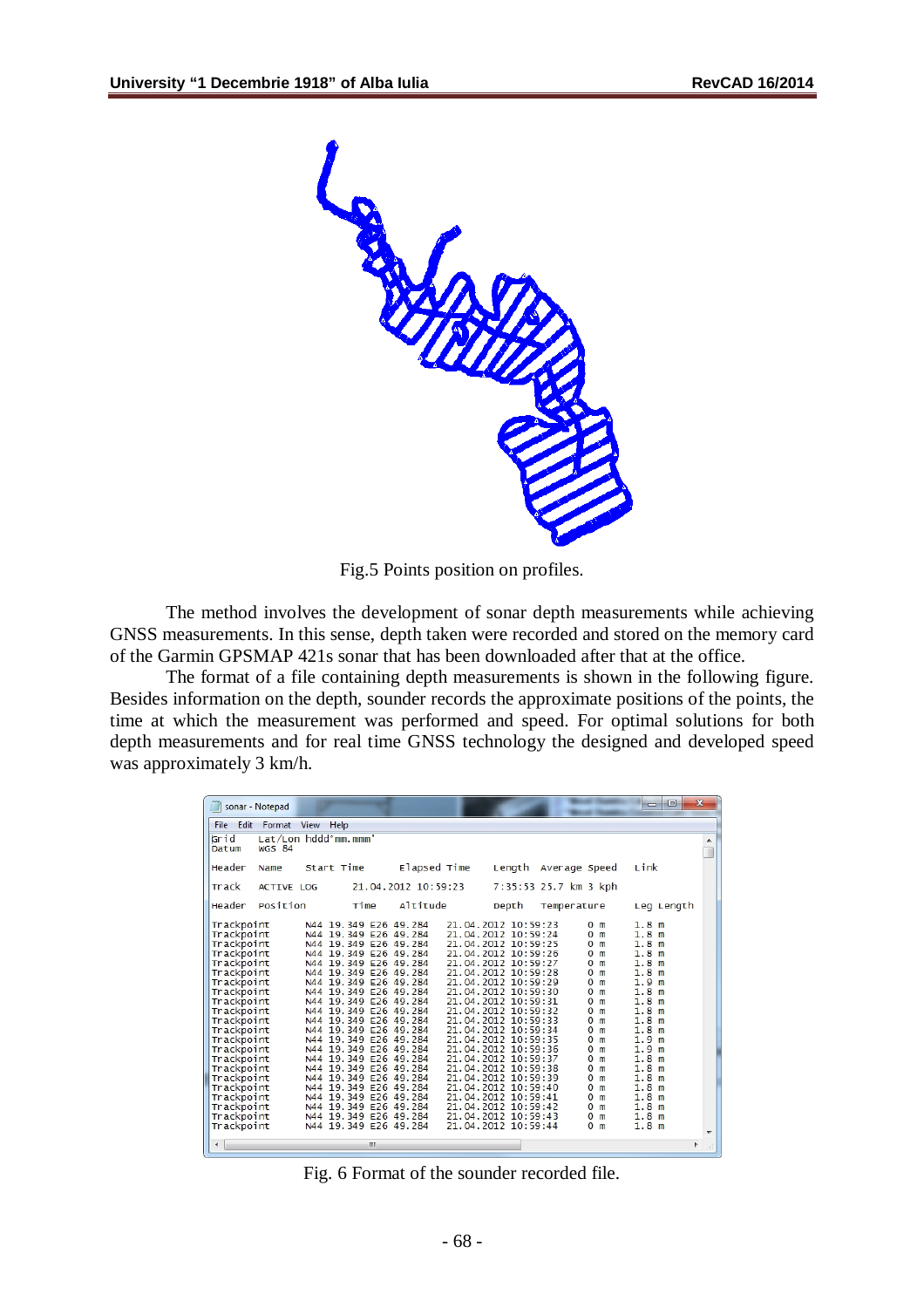A quick view of the depths can be achieved with specialized software. A quick view in the field (Fig. 7) is a solution to check the determinations given that the depths in an intersection of two profiles (longitudinal to transverse) should be approximately the same. If this does not check those profiles are going to be recovered.



Fig.7 Depths of the transversal profile crossing the longitudinal profile.

An important phase of the bathymetric works is to determine the coordinates of the bottom of the lake. In this respect, measurements results of the two equipment will be concatenated following that the planimetric positions represented by the ellipsoidal geodetic latitude and longitude to be taken from the real-time GNSS/ RTK and the altitude to be calculated by the difference between the ellipsoidal altitude determined by GNSS equipment and the depth acquired by sonar . Concatenation will be using as the "primary key" the time of the two measurements. For this was made an application that automatically identifies times above, take geodetic coordinates from the source file of coordinates determined GNSS, makes the difference between ellipsoidal altitude and depth and altitude, the results being presented as an inventory containing coordinate positions of the bottom of the lake for the measured profiles . The inventory contains coordinates in the ETRS89 reference system. Coordinate transformation in the national reference system S-42 Stereographical projection 1970 it is made using the TransDatRo application, the official application for coordinate transformations implemented for all national territory. To determine altitude in the national reference system with zero fundamental point Black Sea 1975 it was used the interpolation in a local quasigeoid grid modelled for the area of interest [1]. The anomalies of the altitudes were interpolated based on ellipsoidal coordinates and then it will be obtained the normal altitude by the difference between ellipsoidal altitude and anomaly of the altitude.

Besides bathymetric measurements, there were made determinations of the ridge of the lake by GNSS/RTK technique. They were used along with the bathymetry of the lake to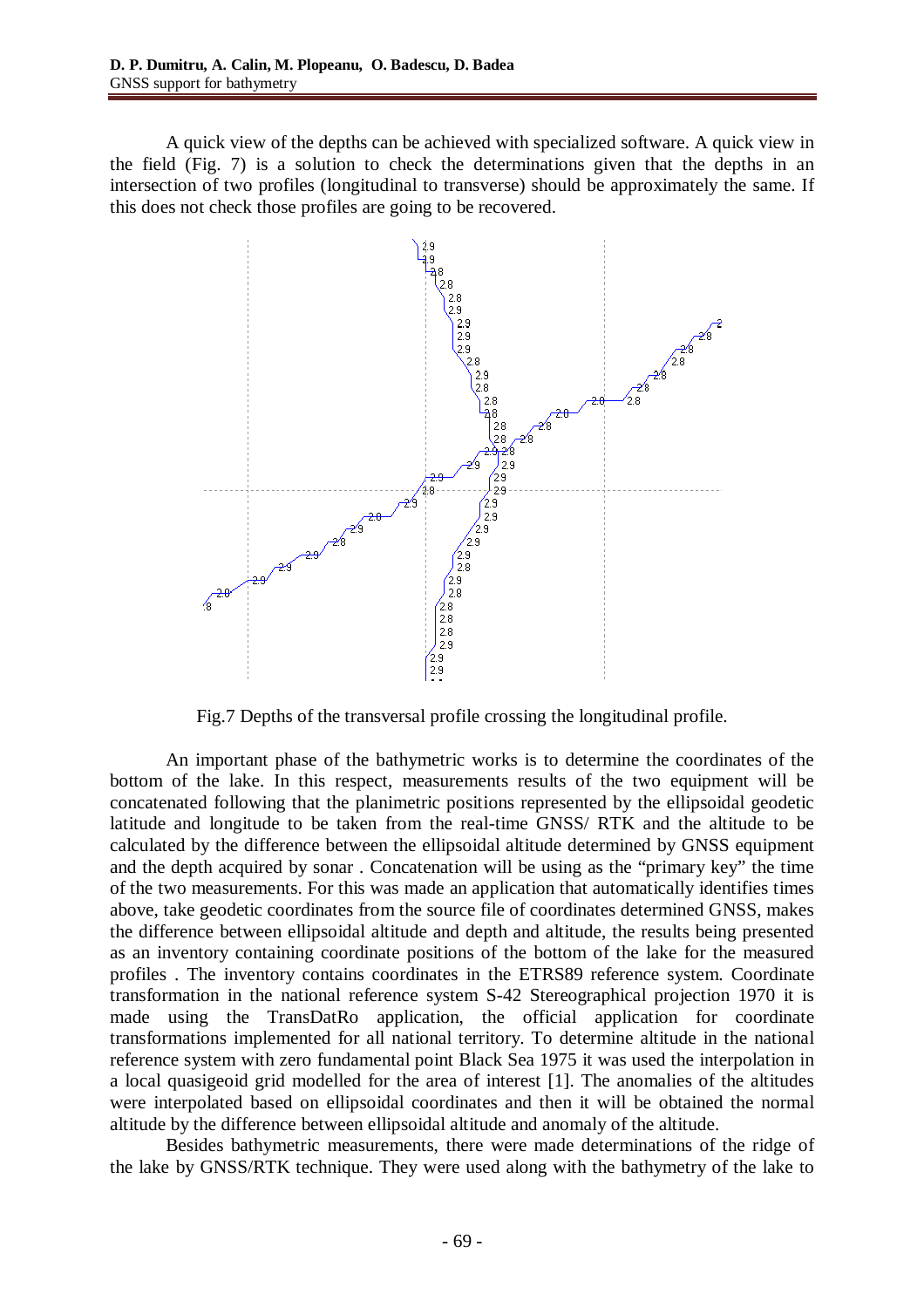achieve the 3D model in this case (Fig. 8). The 3D model was generated using an application developed using Matlab allowing the visualisation of the generated model but also permit the interpolation and volume calculations [2], [4]. The 3D model created can be integrated into any Digital Terrain Model developed by airborne techniques.



Fig.8 3D representation of the lake.

### **4. Conclusions**

The equipment complies with the standards for hydrographical measurements. The works were carried out in order to meet both personnel safety and measurement accuracy required to correct measure cross sections transversal / longitudinal, contour of the lakes in the normal retention rate at canopy level.

In order to integrate measurements and final coordinates in the national reference name in rigor required by regulations issued by ANCPI were achieved by GNSS technology a bridging network. It was made a bridging network consisting of 4 points. Determinations were performed by static GNSS method. To determine the coordinates in ETRS89 system was used measurements from GNSS permanent stations that are part of the national network (BUCU, COST, etc) and the adjustments were performed by constraining the coordinates of these permanent stations.

The bridging network was used for checking the GNSS/RTK (real time) determinations. It was real time measured the points of the bridging network caused by static methods. Differences between RTK and static determinations fit in the tolerances specified in the regulations.

Bathymetric measurements were performed by GNSS technology , the kinematic/RTK method of measuring, using dual frequency receivers L1, L2, GPS/GLONASS and using RTK differential corrections from the positioning system ROMPOS. Also, the kinematic GNSS measurements can be performed in real time using a base-rover distributing differential